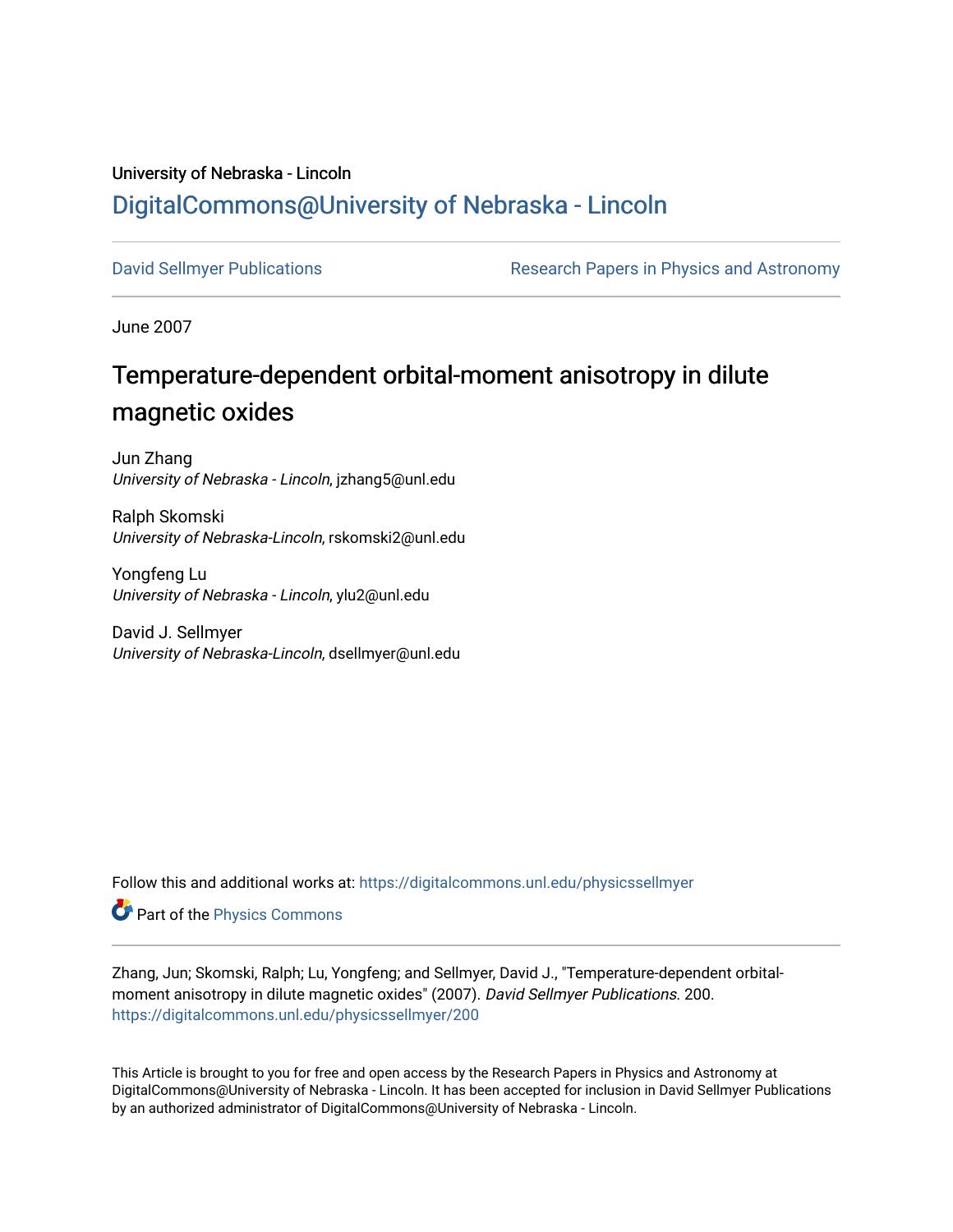## **Temperature-dependent orbital-moment anisotropy in dilute magnetic oxides**

Jun Zhang,<sup>1,2</sup> Ralph Skomski,<sup>1,2</sup> Y. F. Lu,<sup>3,2</sup> and D. J. Sellmyer<sup>1,2</sup>

1 *Department of Physics and Astronomy, University of Nebraska, Lincoln, Nebraska 68588, USA*

<sup>2</sup>*Nebraska Center for Materials and Nanoscience, University of Nebraska, Lincoln, Nebraska 68588, USA*

3 *Department of Electrical Engineering, University of Nebraska, Lincoln, Nebraska 68588, USA*

(Received 1 March 2007; published 13 June 2007)

A striking magnetization anisotropy in thin films of vanadium-doped stannic oxide is reported and investigated. The single-crystalline  $Sn_{1-x}V_xO_2$  ( $0 \le x \le 0.1$ ) thin films, grown on Al<sub>2</sub>O<sub>3</sub> substrate, are (101) oriented and exhibit a temperature-dependent in-plane anisotropy of the saturation magnetization. The in-plane magnetic moment reaches a maximum close to the 101*¯* direction, but the anisotropy axis is incompatible with the crystalline structure of the  $SnO<sub>2</sub>$  thin films. However, it is consistent with V atoms occupying uniaxially distorted octahedral interstices, thus breaking the symmetry of the film. The moment anisotropy decreases gradually with increasing temperature and persists to temperatures above room temperature. It is modeled as a spin-orbit effect involving the hopping of orbital-current loops, as contrasted to isotropic Heisenberg exchange, and the temperature dependence of the magnetism is explained on the basis of a thermal admixture of nearly degenerate crystal-field states. The phenomena may be relevant to a wide range of dilute magnetic oxides.

DOI: [10.1103/PhysRevB.75.214417](http://dx.doi.org/10.1103/PhysRevB.75.214417)

:  $75.50 \text{.}$ Pp,  $73.90 \text{.} + \text{f}$ ,  $75.30 \text{.}$ Gw

#### **I. INTRODUCTION**

High-temperature dilute magnetic oxide semiconductors, such as Mn- and Co-doped ZnO,  $TiO_2$ , and  $SnO_2$ , <sup>[1–](#page-5-0)[11](#page-5-1)</sup> have attracted much attention in spin electronics, because they combine optical transparency and semiconductivity with ferromagnetism above room temperature. However, the ferromagnetism of these transition-metal-doped oxides is rather poorly understood. Difficult issues include the high Curie temperature, $6-9$  $6-9$  the origin of large and anisotropic saturation magnetization in some systems,  $7.9$  and the specific role of imperfections such as oxygen vacancies, substitutional disorder, and interstitial occupancies. $4-7,11$  $4-7,11$  These questions have far-reaching ramifications. For example, the anisotropic mag-netic moment observed in Co-doped ZnO (Ref. [7](#page-5-4)) is incompatible with Heisenberg exchange,  $J_{ij}$ **s**<sub>*i*</sub> · **s**<sub>*j*</sub>, and indicates the involvement of spin-orbit coupling.<sup>7,[12,](#page-5-6)[13](#page-5-7)</sup> An additional challenge is that the oxides' finite-temperature magnetism may not be universal, but depend on the oxygen stoichiometry and on the electronic structure and site occupancy of the individual dopants.

The anisotropy of the *moment* or magnetization is usually very small and different from the widespread magnetocrystalline anisotropy, where the magnetic energy depends on the magnetization direction. For example, hexagonal Co exhibits a relatively strong magnetocrystalline anisotropy of about 0.5 MJ/ $\text{m}^3$ , but its moment anisotropy is only about 0.5%. The moment anisotropy cannot be explained by the ordinary Heisenberg exchange, which is isotropic even in anisotropic crystalline environments. Both the ordinary magnetocrystalline anisotropy and the moment anisotropy are caused by spin-orbit coupling  $\lambda$  **l**·**s**, where **l** and **s** are the orbital and spin moments, respectively.<sup>12[,13](#page-5-7)</sup> In an extreme limit, the resulting anisotropic Heisenberg coupling corresponds to the classical exchange *J* cos  $\theta_1$  cos  $\theta_2$ , as opposed to the familiar form  $J \cos(\theta_1 - \theta_2)$ .

In this paper, we report a moment anisotropy in a dilute magnetic oxide, V-doped  $SnO<sub>2</sub>$ . We measure the anisotropy and its temperature dependence, and model the observed behavior in terms of crystal-field interactions and spin-orbit coupling.

### **II. SAMPLE PREPARATION AND CHARACTERIZATION**

Our  $\text{Sn}_{1-x}\text{V}_x\text{O}_2$  films ( $x \le 0.10$ ) were grown by pulsedlaser deposition (PLD) on r-cut  $Al_2O_3$  (1<sup> $\overline{10}$ 2) and have</sup> thicknesses of about 50 nm. Atomic force microscopy analysis with a vertical resolution of about 0.5 Å shows that the substrate is free of steps. Step-induced surface anisotropies, which are important in other systems, $14,15$  $14,15$  can therefore be excluded. The V-doped  $SnO<sub>2</sub>$  ceramic targets were prepared by standard solid-state reaction. The base pressure of the PLD chamber was  $3 \times 10^{-7}$  Torr; during film growth, the oxygen pressure was  $5 \times 10^{-4}$  Torr, and the substrate was held at 600 °C. The V concentrations were determined by energy dispersive x-ray spectroscopy, and the structures of the films were characterized by x-ray diffraction (XRD). The magnetic measurements were performed with a superconducting quantum interference device (SQUID) magnetometer.

Figure [1](#page-2-0)(a) shows the XRD  $\theta$ -2 $\theta$  scan pattern of the  $\text{Sn}_{0.9}V_{0.1}O_2$  thin film. The film has the rutile structure with a strong (101) texture, and no secondary phase is observed. XRD pole figures (not shown here) indicate that the film is single crystalline and is epitaxially grown with its  $[010]$  axis along the  $[1210]$  direction of the  $Al_2O_3$  substrate, consistent with the previous report in Ref. [16.](#page-5-10) The dependence of the  $(101)$  plane spacing,  $d_{101}$ , on the V concentration is shown in Fig. [1](#page-2-0)(b). The spacing decreases almost linearly with increasing V concentration, suggesting that the vanadium goes into the lattice rather than forming clusters outside the crystal. However, the symmetry of magnetic moment (see below) speaks against a random substitutional solid solution of V for Sn.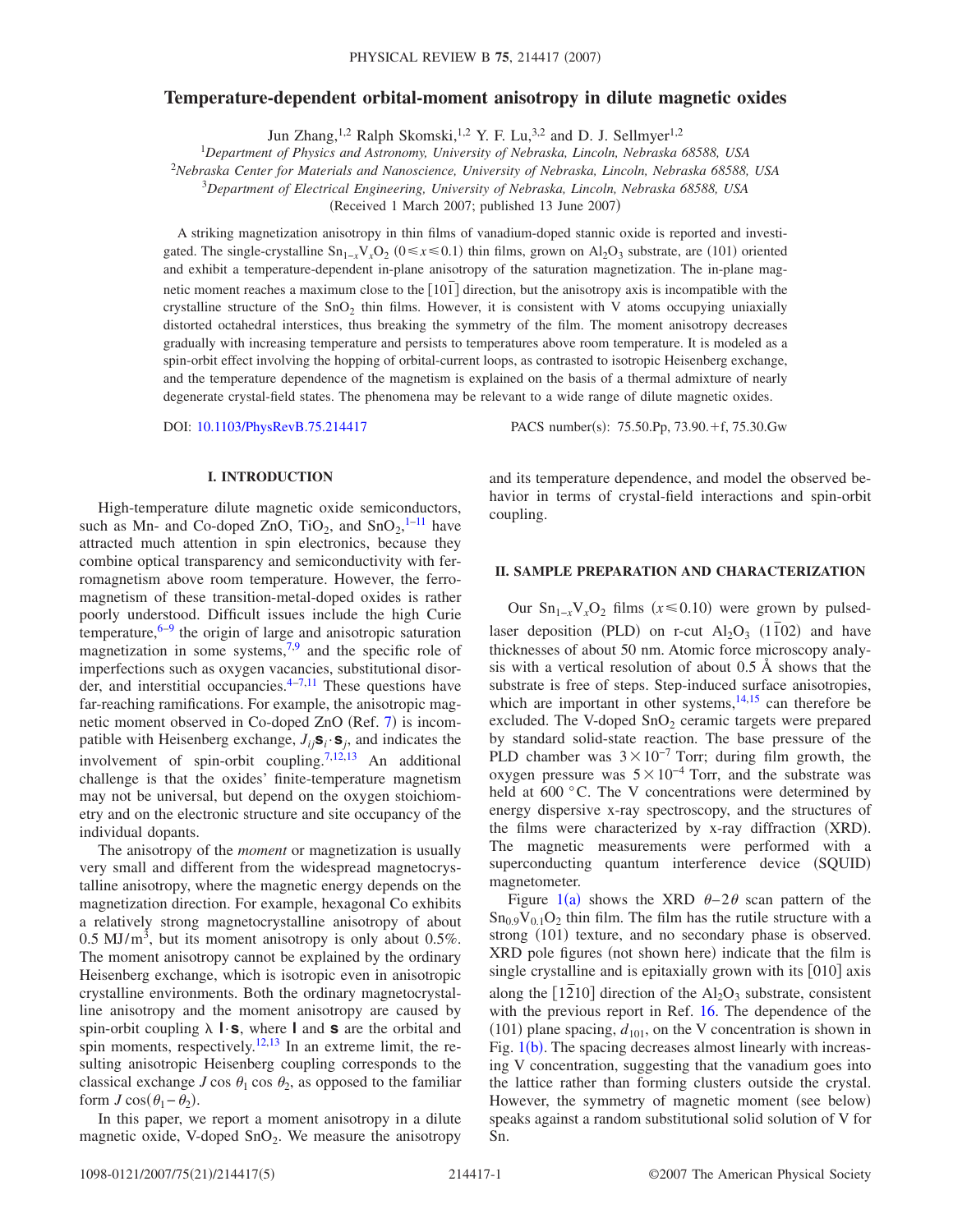<span id="page-2-0"></span>

FIG. 1.  $\text{Sn}_{0.9}\text{V}_{0.1}\text{O}_2$  thin-film structure: (a) Cu *Ka* XRD pattern and (b) V concentration dependence of the (101) plane spacing,  $d_{101}$ .

#### **III. MAGNETIC MEASUREMENTS**

The  $Sn_{1-x}V_xO_2$  films exhibit a net magnetization at and above room temperature, indicative of a strong ferro-magnetic coupling. Figure [2](#page-2-1) shows  $Sn<sub>0.9</sub>V<sub>0.1</sub>O<sub>2</sub>$  roomtemperature hysteresis loops for magnetic fields in the film plane, parallel and perpendicular to the crystallographic [010] direction. In both directions, remanence ratio and coercivity are about 30% and 200 Oe, respectively. The coercivity indicates the presence of magnetocrystalline anisotropy, but due to the unknown coercivity mechanism, it is difficult to draw quantitative conclusions from the hysteresis loop.

<span id="page-2-1"></span>

FIG. 2. Room-temperature in-plane hysteresis loops for the  $\text{Sn}_{0.9}V_{0.1}O_2$  thin film with the magnetic field parallel and perpendicular to the  $[010]$  direction of the film.

<span id="page-2-2"></span>

FIG. 3. Saturation magnetization in  $\mu_B/V$  atom as a function of angle  $\phi$ , the angle between the [010] direction and the direction of applied magnetic field. The dots are experimental data and the line is a fitting.

The saturation magnetization exhibits a pronounced inplane anisotropy of the magnetic moment. Figure [3](#page-2-2) shows the room-temperature saturation magnetization as a function of the angle  $\phi$  between the [010] direction, as determined from the pole-figure data, and the magnetization. The maximum and minimum are close to the [101] and [010] directions, respectively. The solid curve in Fig. [3](#page-2-2) is the secondorder moment anisotropy  $M(\phi) = M_o - \Delta M \cos(2\phi - 2\phi_o)$ , where  $M_o = 0.374 \mu_B/V$  atom and  $\Delta M = 0.148 \mu_B/V$  atom were obtained by fitting the experimental data. The temperature dependence of the moment anisotropy is shown in Fig. [4.](#page-3-0)

A striking feature of the moment anisotropy of Fig. [3](#page-2-2) is the shift of the curve by an angle  $\phi_0 = 20.9^\circ$ . This shift is incompatible with both the sample geometry and the crystal structure of rutile  $SnO<sub>2</sub>$ . The sample is square and should not yield uniaxial anisotropy in any direction, whereas the crystal structure of the film does not support magnetization extrema at angles other than 0 and  $\pi/2$ . However, arbitrary angles may be caused by structural features that break the symmetry of the film.

#### **IV. ORIGIN OF MOMENT ANISOTROPY**

A possible symmetry-breaking mechanism is the formation of bonds of the type V–O–V by substitutional impurities. Such bonds are not unexpected in magnetic semiconductors, because they may be energetically favorable.<sup>17</sup> However, in the case of V in  $SnO<sub>2</sub>$ , there is a tendency towards interstitial occupancy of the  $V<sup>18,19</sup>$  $V<sup>18,19</sup>$  $V<sup>18,19</sup>$  Figure [5](#page-3-1) shows the corresponding interstitial coordination octahedron. The symmetry axis of the octahedron, shown by the dashed line, is neither parallel to the *a*, *b*, and *c* axes of the rutile structure nor to the  $\lceil 101 \rceil$  and  $\lceil 010 \rceil$  symmetry axes in the film plane.

As evidenced by bulk paramagnetic resonance, $18$  the strongly distorted interstitial octahedron gives rise to a crystal field that breaks the cubic  $e_g-t_{2g}$  symmetry of the undoped  $SnO<sub>2</sub>$ . In the coordinate frame of Ref. [18,](#page-5-12) which differs from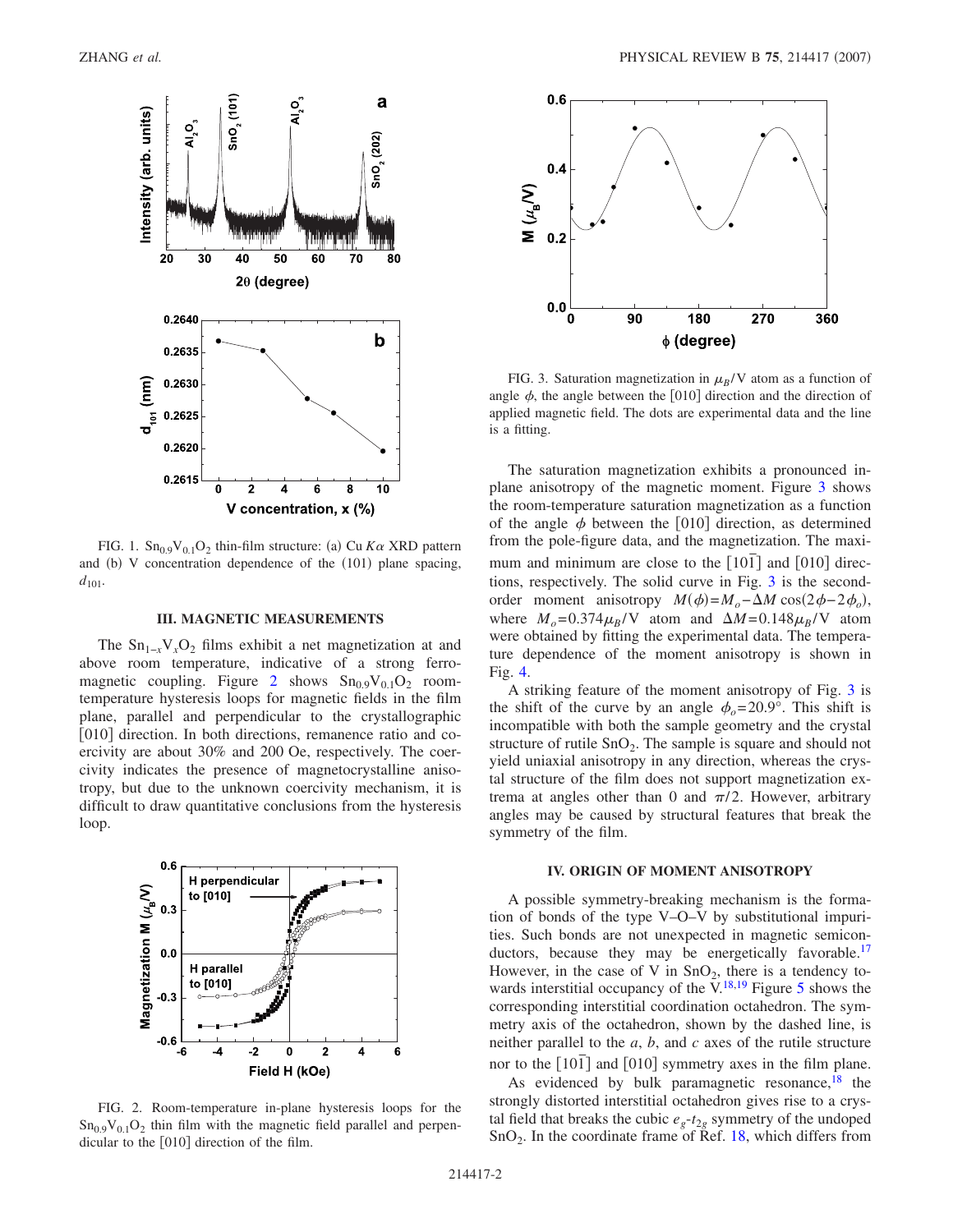<span id="page-3-0"></span>

FIG. 4. Temperature dependence of the maxima and minima in-plane magnetic moments, as well as their difference, for the  $Sn<sub>0.9</sub>V<sub>0.1</sub>O<sub>2</sub>$  thin film.

the usual frame by a rotation of 45° in the *x*-*y* plane, the  $t_{2g}$ ground-state triplet is split into a low-lying *x*<sup>2</sup> -*y*<sup>2</sup> singlet and a doublet containing the *xz* and *yz* levels. The large splitting, of order 3 eV, means that the energy of the doublet is nearly degenerate with the *xy* level. This pushes the *xz* and *yz* levels close to the Sn conduction band, where they can hybridize with the relatively diffuse<sup>19</sup> Sn 5s and 5p orbitals. Spin-orbit coupling mixes the levels,  $|\psi_{+}\rangle \sim |xz\rangle \pm i|yz\rangle$ , and yields an orbital moment along the symmetry axis of the octahedron. To realize the moment, the doublet must be occupied by one electron. For  $V^{4+}$ , this is not satisfied, because the only occupied level would then be the low-lying  $x^2-y^2$  state. Such occupancy carries a paramagnetic signature, is unlikely to support ferromagnetic coupling, and shows zero moment anisotropy.

Note, however, that the level occupancy is only approximately known and strongly affected by oxygen stoichiometry. The maximum orbital moment due to this mechanism,  $1\mu_B/V$  atom, is consistent with our experimental data. Changing the stoichiometry by annealing in oxygen or vacuum enhances or reduces the anisotropy, respectively, and we have also seen some anisotropy reduction on roomtemperature aging on a time scale of several months. In the light of the notorious defect-structure and stoichiometry dependences of the properties of dilute magnetic semiconductors, $\frac{11}{11}$  these findings are not surprising but remain to be explained.

The orbital-moment directions obtained by projecting the dashed line in Fig. [5](#page-3-1) onto the film plane are consistent with the observed magnetization. Since there are several octahedral interstices per unit cell, the actual moment angle depends on the unknown occupancy of these sites. However, a random interstitial occupancy with zero net effect is unlikely, because the simultaneous occupancy of interstitial sites of the type  $(1/2,0,0)$  and  $(1/2,0,1/2)$  is sterically unfavorable.

Our explanation assumes a spin-orbit-induced hybridization of the *xz* and *yz* levels, but, as mentioned, the bulk *xy*, *xz*, and *yz* levels are close together and easily remixed, for example, by film strain. This may change the direction of the orbital moment by 90° but leaves the basic mechanism unchanged, including the key role of the crystal field acting on the impurity atoms. The energies of the three levels are dif-

<span id="page-3-1"></span>

FIG. 5. (Color) Interstitial occupancy of V (green) in SnO<sub>2</sub>. The figure shows the location of interstitial octahedron (gray) relative to the crystal axes and to the film plane.

ficult to determine, so further analysis of this point is not possible at this stage.

#### **V. TEMPERATURE DEPENDENCE**

It is well known that the orbital moment reflects the competition between spin-orbit coupling and crystal-field interactions. To describe the temperature dependence of the moment anisotropy, we model the interstitial V atom by the single-ion Hamiltonian

$$
\mathsf{H} = \begin{pmatrix} E_{xz} & i\lambda \langle s \rangle \cos \theta \\ -i\lambda \langle s \rangle \cos \theta & E_{yz} \end{pmatrix}.
$$
 (1)

<span id="page-3-2"></span>Here,  $\lambda$  is the spin-orbit coupling parameter,  $\langle s \rangle$  is the average spin of the electron occupying the  $xz$  and  $yz$  states, and  $\theta$ is the angle between spin and orbital moment. In elemental iron-series ferromagnets, the spin-orbit coupling  $\lambda$  $\sim$  0.05 eV is a small perturbation to the one-electron level splitting of order 1 eV, and one obtains orbital-moment corrections of order  $\lambda/(E_{xz}-E_{yz})$ . In the present model, the (nearly) degenerate character of the *xy* and *xz* states amounts to a disproportionally large spin-orbit effect, described by the levels

$$
E_{\pm} = \pm \sqrt{\frac{1}{4} (E_{xz} - E_{yz})^2 + \lambda^2 \cos^2 \theta \langle s \rangle^2}.
$$
 (2)

Here, the sign  $\pm$  refers to the two eigenstates  $|\psi_{\pm}\rangle$  of Eq. ([1](#page-3-2)), which correspond to orbital moments of opposite directions.

At zero temperature, only the lowest-lying state  $|\psi_{+}\rangle$  or  $|\psi_{-}\rangle$  is realized, depending on the spin direction (angle  $\theta$ ). The temperature dependence of the moment anisotropy has two contributions. First, with increasing temperature, both levels become occupied, in accordance with the Boltzmann factors  $p_{\pm} \sim \exp(\pm \Delta E / k_B T)$ , and the orbital moment decreases as  $f(\Delta E / k_B T) \sim (p_+ - p_-) / (p_+ + p_-)$ . Second, the average spin  $\langle s \rangle$  exhibits a temperature dependence corresponding to an isotropic Heisenberg exchange. A comprehensive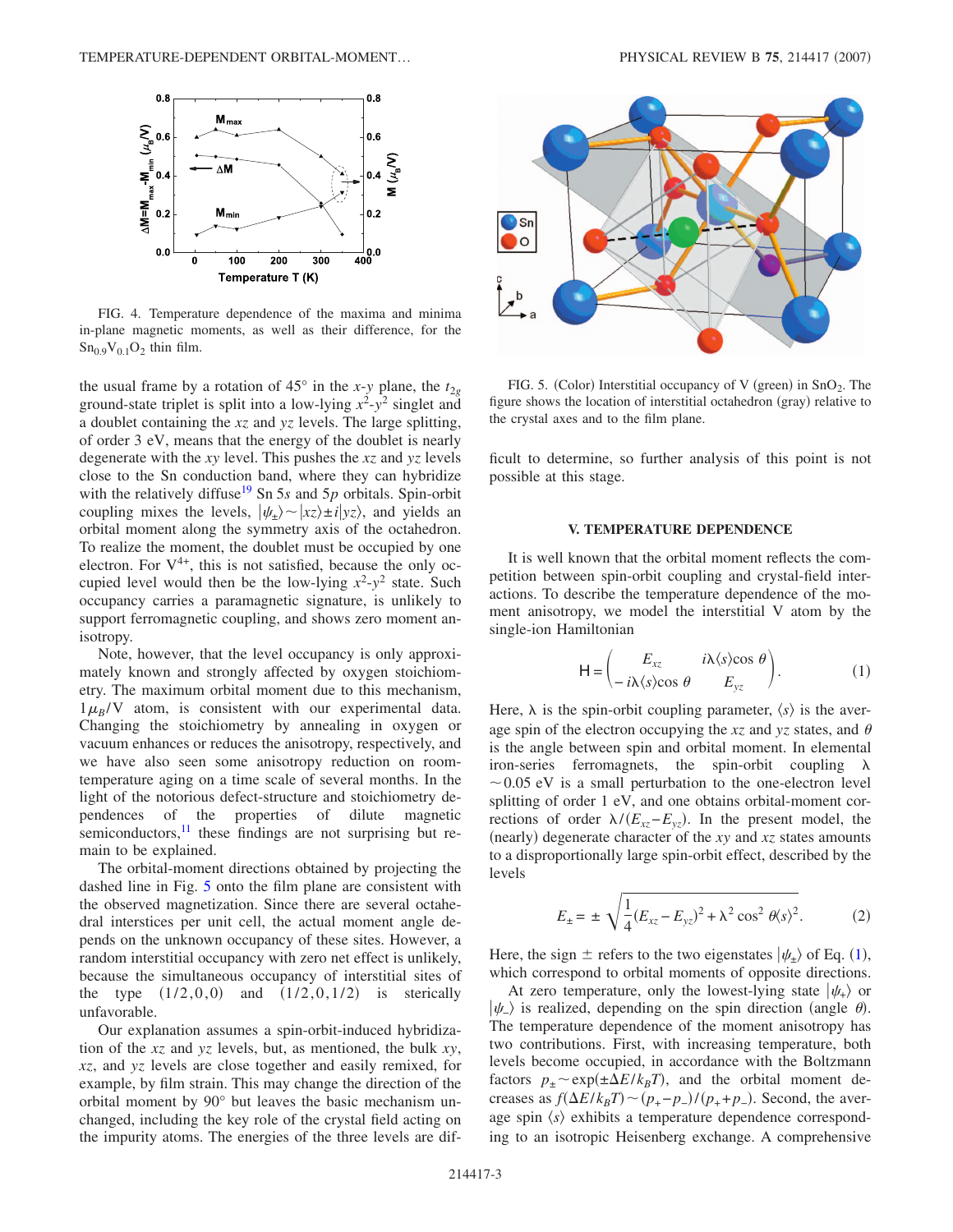<span id="page-4-0"></span>

FIG. 6. Temperature dependence of the normalized moment anisotropy  $\Delta M(T) / \Delta M(0)$ . The experimental data points are taken from Fig. [4](#page-3-0) and the solid curve is the model prediction for  $|\Delta E|$  $= 57$  meV and  $J^* = 30$  meV.

description would include the temperature dependence up to the Curie temperature  $T_C$ , which could not be measured due to reduced SQUID sensitivity on installing a furnace. Here, we determine  $\langle s \rangle$  from a simple two-sublattice model<sup>13,[20](#page-5-14)</sup> characterized by a coupling energy  $J^* < k_B T_C$ . The two contributions are qualitatively similar and therefore difficult to separate. Figure [6](#page-4-0) compares the experimental temperature dependence of the moment anisotropy with  $f(\Delta E / k_B T)$ .

#### **VI. DISCUSSION AND CONCLUSIONS**

While not attempting to provide a comprehensive explanation, we now discuss how the anisotropic orbital moment affects the interatomic coupling. As in the model of Sec. V, we consider two orbitals per atom, leading to a  $4 \times 4$  matrix for a pair of interacting atoms. For simplicity, we restrict ourselves to tightly bound xy and  $x^2-y^2$  orbitals and assume that the atoms are homonuclear and located in the *x*-*y* plane. Note that the model is easily generalized to heteronuclear orbitals involving V, Sn, and O atoms, and to hybridization involving *s*, *p*, and *d* electrons.

As in the isotropic Heisenberg model, $^{21}$  the net exchange depends on the interatomic hopping, but the spin-orbit coupling changes the nature of the hopping. In the simplest case, the model Hamiltonian is

<span id="page-4-1"></span>
$$
H = \begin{pmatrix}\n0 & 2i\lambda \cos \theta_1 & t & 0 \\
-2i\lambda \cos \theta_1 & 0 & 0 & t \\
t & 0 & 0 & 2i\lambda \cos \theta_2 \\
0 & t & -2i\lambda \cos \theta_2 & 0\n\end{pmatrix},
$$
\n(3)

where *t* is the Slater-Koster hopping integral between the orbitals,<sup>22</sup> and  $\theta_{1/2}$  describe the quantization axes (directions) of the spins. The diagonal  $2 \times 2$  blocks of Eq. ([3](#page-4-1)) represent the spin-orbit coupling, similar to Eq.  $(1)$  $(1)$  $(1)$ , whereas the off-

<span id="page-4-2"></span>

FIG. 7. Typical tight-binding current densities (arrows) for (a) parallel and (b) antiparallel spin moments. The current density corresponds to electrons with orbital moments that hop from atom to atom.

diagonal  $2 \times 2$  blocks describe the usual interatomic hybridization (hopping).

The representation of Eq.  $(3)$  $(3)$  $(3)$  corresponds to real wave functions with zero orbital current density  $\mathbf{j} \sim i(\psi^* \nabla \psi)$  $-\psi^* \nabla \psi$ , but the spin-orbit coupling creates a current density  $\mathbf{j} \sim \mathbf{r} \times \mathbf{s}$  in each atom, and interatomic hopping then acquires the character of a *hopping of current loops*. Figure [7](#page-4-2) illustrates this hopping in the limit of large orbital moments. In the model of Eq.  $(3)$  $(3)$  $(3)$ , the current loops are in the plane of the paper, so that **s** and **l** are perpendicular to the plane. Turning a spin into the plane of the paper destroys the current loops, corresponding to a reduction or "quenching" of the orbital moment. This is the physics behind the cos  $\theta_1$  cos  $\theta_2$  character of the non-Heisenberg interaction mentioned in Sec. I. Generalized to heteronuclear interactions, the top-left and bottom-right  $2 \times 2$  submatrices of Eq. ([3](#page-4-1)) have different spinorbit couplings, and the current-loop hopping leads to a "transfer" of spin-orbit coupling between neighboring atoms. This may also be important for the magnetism of materials such as  $HfO_2$ ,<sup>[11](#page-5-1)</sup> because the oxygen is important for the moment formation but exhibits virtually no spin-orbit coupling.

In ordinary ferromagnets, the orbital current density due to spin-orbit coupling is usually small and hidden in the derivation of spin Hamiltonians<sup>23</sup> by formal integration over orbital degrees of freedom. Spin-orbit coupling in semiconductors has a more pronounced effect, as seen, for example, by optical ellipsometry, $24$  and we expect that the hopping of current loops is a widespread phenomenon in dilute magnetic semiconductors. Note that spin-orbit-split bands of *nonmagnetic* semiconductors are occupied by ↑↓ electron pairs with opposite orbital moments (opposite current directions), but any spin polarization of external or atomic origin yields a net orbital moment. The currents are macroscopic but originate from atomic spin-orbit interaction, in contrast to the weak "interstitial" spin-orbit coupling of free electrons confined to atomic layers[.25](#page-5-19)